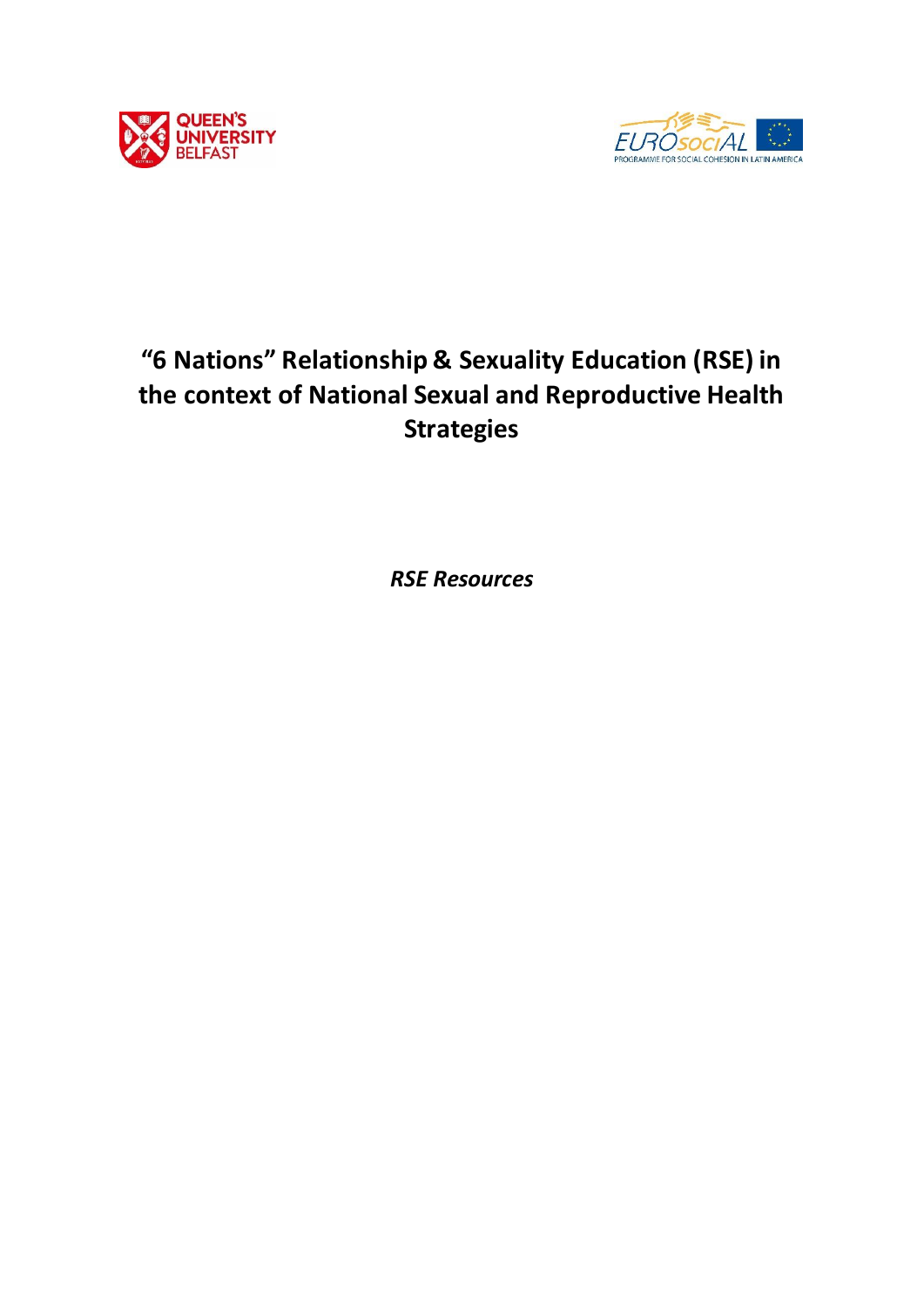## Scotland

**[Key Messages for Young People on Healthy Relationships and Consent A resource for professionals](https://www.gov.scot/publications/key-messages-young-people-healthy-relationships-consent-resource-professionals-working-young-people/)  [working with young people](https://www.gov.scot/publications/key-messages-young-people-healthy-relationships-consent-resource-professionals-working-young-people/)**, Scottish Government

**[Health and Wellbeing: Experiences and Outcomes](https://education.gov.scot/Documents/health-and-wellbeing-eo.pdf)**, Smarter Scotland

**[Curriculum for Excellence](https://education.gov.scot/improvement/documents/cfestatement.pdf)**, Education Scotland

**[Recognising and Realising Children's Rights](https://education.gov.scot/improvement/Documents/inc50participant-booklet.pdf)**, Education Scotland

**[National resource for Relationships, Sexual Health and Parenthood \(RSHP\)](https://rshp.scot/)** education for children and young people

**[Guidance: LGBT Inclusive Education](https://www.gov.scot/publications/lgbt-inclusive-education-guidance-to-education-authorities-may-2019/)**, Education Scotland

#### Wales

**[The School Health Research Network](http://www.shrn.org.uk/)** surveys students and schools in Wales about RSE practice.

**[Guidance: Relationships and Sexuality Education in Schools](https://gov.wales/sites/default/files/consultations/2019-02/relationships-and-sexuality-education-in-schools-guidance.pdf)**, Education Wales

**[Health and Wellbeing](https://hwb.gov.wales/draft-curriculum-for-wales-2022/health-and-well-being)**, Draft Curriculum for Wales 2022

Northern Ireland

Information about the Jack Trial can be found **[here](https://cmst4.qub.ac.uk/terminalfour/page/content)**.

Information about the If I Were a Dad programme can be found **[here](https://cmst4.qub.ac.uk/terminalfour/page/content)**.

*CCEA* **[RSE curriculum in NI](http://ccea.org.uk/curriculum/rse)**, continuously updated with relevant resources and information

## England

**[Twelve principles of effective RSE](https://cmst4.qub.ac.uk/terminalfour/preview/15/en/272728/%20https:/www.sexeducationforum.org.uk/resources/advice-guidance/principles-good-rse)** which reflect the latest international evidence. The downloadable poster is designed for schools or organisations contributing to RSE.

**[A roadmap to statutory RSE in England.](https://www.sexeducationforum.org.uk/resources/advice-guidance/roadmap-statutory-rse-0)** This poster-style document sets out 10 steps to providing high quality evidence based RSE as a part of Personal, Social and Health Education. Hyperlink buttons provide additional resources from the Sex Education Forum and PSHE Association that will support schools in preparing for statutory RSE.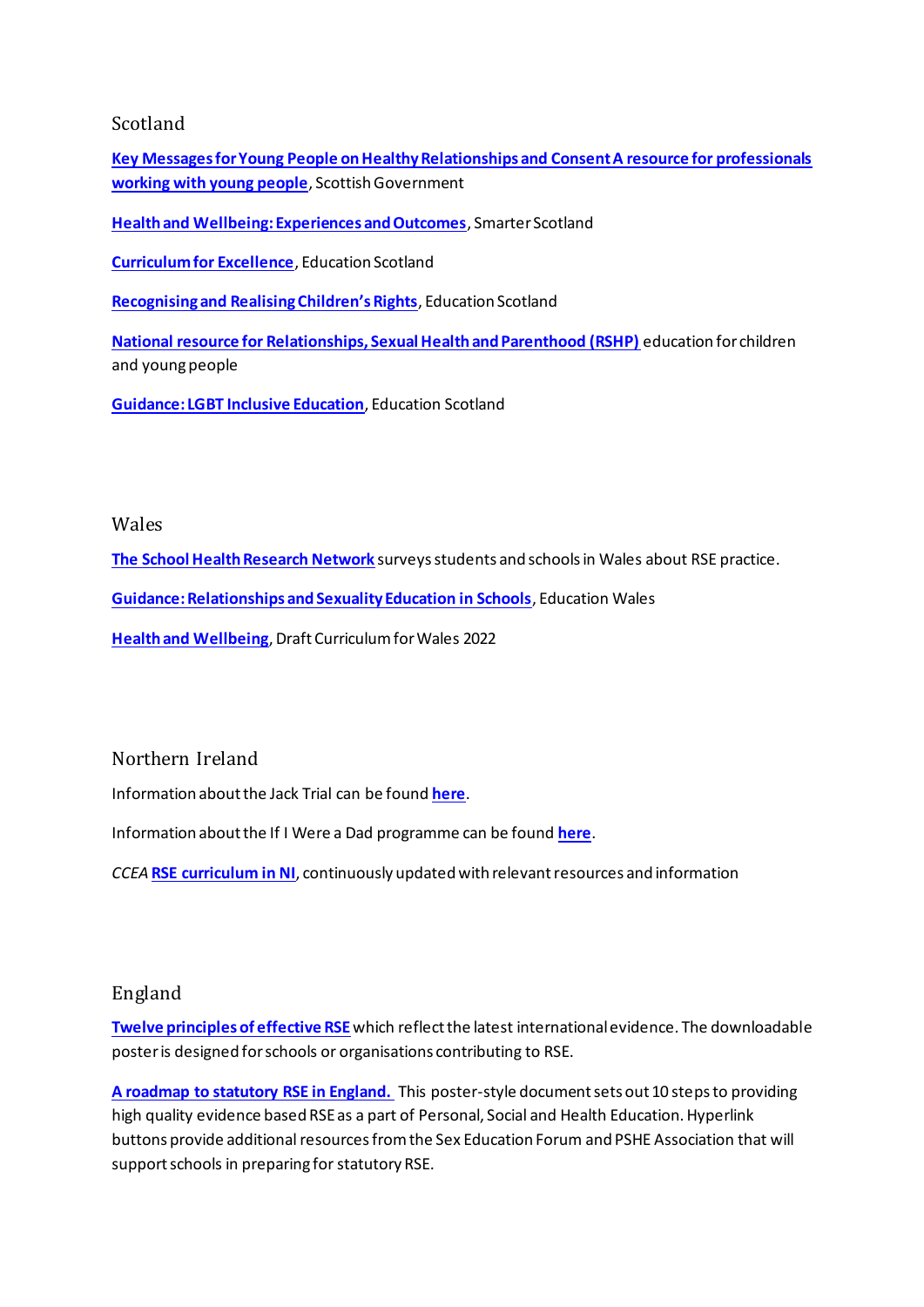**[SRE](https://www.sexeducationforum.org.uk/resources/evidence/sre-evidence) – [The Evidence](https://www.sexeducationforum.org.uk/resources/evidence/sre-evidence)**. This briefing from the Sex Education Forum summarises evidence on the benefits of RSE.

**[RSE](https://www.local.gov.uk/resources-councillors-supporting-relationship-sex-education-rse) – [Resources for councillors](https://www.local.gov.uk/resources-councillors-supporting-relationship-sex-education-rse)**. This briefing was published by the Sex Education Forum, the RSE Hub, Public Health England and the Local Government Association. It is designed to inform locally elected councillors/politicians about RSE with the correct evidence based facts about RSE and to help dispel common myths and misinformation.

**[Abortion Care Factsheet](https://www.rcog.org.uk/en/news/rcogfsrh-launch-abortion-care-resource-for-secondary-schools/)**. This factsheet was produced by the Royal College of Obstetricians and Gynaecologist and the Faculty of Sexual and Reproductive Health, the recognised medical authority on abortion, and is co-badged by Public Health England, the Sex Education Forum and PSHE Association. It is designed to help schools ensure students are given medically accurate and up to date information about abortion, one of the requirements of England's new statutory RSE guidance.

Republic of Ireland

**[RSE Resources](https://pdst.ie/node/811)**from the Professional Development Service for (Primary School) Teachers

**[RSE Resources](https://sphe.ie/resources.aspx)**from the Professional Development Service for (Post-Primary School) Teachers

**[Variety of Resources](https://www.healthpromotion.ie/publication/fullListing?category=Sexual+Health&searchHSE=)** available for RSE published by Health Promotion Ireland

**[Sexual Health Resources](https://www.hse.ie/eng/health/hl/yoursexualhealth/)** published by the Health Service Executive Ireland

#### Uruguay

**[Presentation made by the Uruguayan delegation, visiting the United Kingdom on the National](https://www.gub.uy/ministerio-salud-publica/comunicacion/publicaciones/materiales-sobre-estrategia-prevencion-del-embarazo-adolescentes)  [Intersectoral Strategy for the Prevention of Pregnancy in Adolescence](https://www.gub.uy/ministerio-salud-publica/comunicacion/publicaciones/materiales-sobre-estrategia-prevencion-del-embarazo-adolescentes)** [*Español*]

**[Official site of the Uruguayan State](https://www.gub.uy/adolescencia)** that brings together services, benefits, resources and information for adolescents in education, culture, health, sexual and reproductive rights, sport, substance use and more. (Recently opened and under construction). [*Español*]

**["Before and after a teenage pregnancy"](https://www.gub.uy/comunicacion/campanas/sabes-que-hay-detras-de-un-embarazo-antes-de-los-15-anos)**, Spots of the campaign to prevent unintended pregnancy in adolescents with a focus on children under 15 [*Español*]

Information and contents of **[My Teen Plan Campaign](https://www.gub.uy/ministerio-salud-publica/comunicacion/noticias/miplanadolescente)** [*Español*]

**[Information regarding teenage pregnancy](https://www.gub.uy/ministerio-salud-publica/tematica/adolescencia-y-juventud)** from Uruguay Ministry of Public Health [*Español*]

**[Kit of materials of the communication campaign My Teen Plan](https://goo.gl/4tS6J3)**, contains institutional videos of adolescents and youth in educational centers, contains materials and methodologies for educational work on "life project" [*Español*]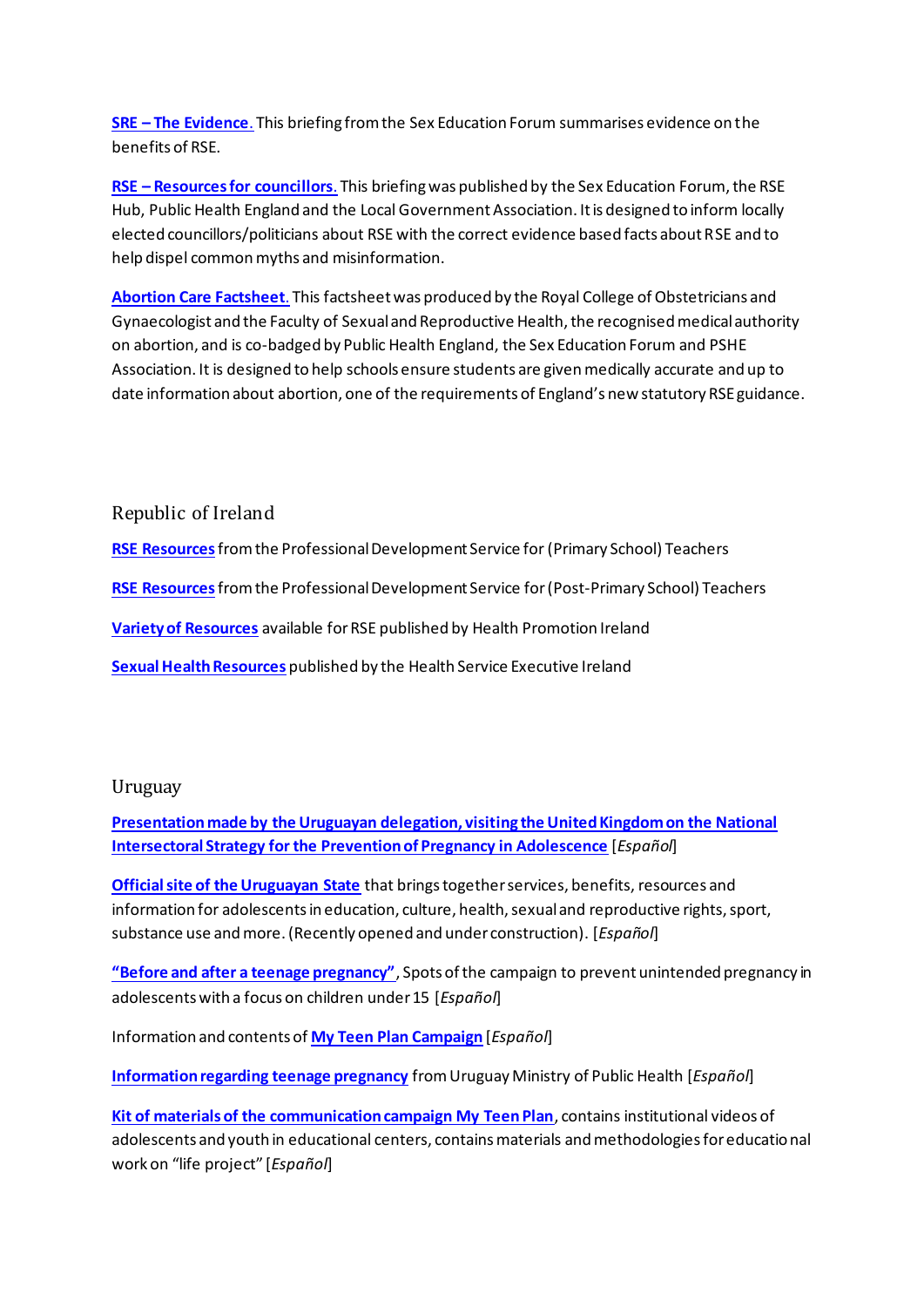**[Guide for Comprehensive Health Care of Adolescents in the National Integrated Health System](https://www.gub.uy/ministerio-salud-publica/sites/ministerio-salud-publica/files/inline-files/GuiaSalusAd_web%20con%20tapa.pdf)** [*Español*]

**[Teen Health Card](https://www.gub.uy/ministerio-salud-publica/sites/ministerio-salud-publica/files/inline-files/Carne%20del%20adolescente_ultimo%20Junio%202018.pdf)**, and **[Information](https://www.gub.uy/ministerio-salud-publica/comunicacion/noticias/partir-de-octubre-los-adolescentes-dispondran-de-un-carne-de-salud-universal)** from Uruguay Ministry of Public Health [*Español*]

**[Guide to The Rights of Children and Adolescents in the Area of Health](https://www.gub.uy/ministerio-salud-publica/comunicacion/publicaciones/los-derechos-de-ninos-ninas-y-adolescentes-en-el-area-de-la-salud)**, Uruguay Ministry of Public Health [*Español*]

**[Sex Education as a Promotion of Rights](https://www.anep.edu.uy/codicen/ddhh/genero-sexualidad/educacion-sexual-promocion-derechos)**, video from National Administration of Public Education [*Español*]

**[Prevention of unintended pregnancy in adolescents](https://www.gub.uy/adolescencia)**, Information from the Uruguay Government Website [*Español*]

Online catalogue of resources for the **[National Program of Sexual Education](http://www.programaedusex.edu.uy/biblioteca/opac_css/)**, Uruguay [*Español*]

**[Teaching Support for Sex Education](http://www.ceip.edu.uy/IFS/index.php?option=com_content&view=category&layout=blog&id=13&Itemid=106)**, materials and resources for teachers [*Español*]

**[Educating in Sexuality](https://www.youtube.com/watch?v=oFmT9hBYM2Y&list=PL5dvZwFkeCUjm9GkDk1zh6v72uqQ7hra_)**, video from OEI Uruguay [*Español*]

**["Walking](http://legacy.flacso.org.ar/newsletter/intercambieis/04/haciendo-camino-acompanamiento-pedagogico-inicial-primaria.html) the Road"**, Sexual Education Resources for Primary Education Teachers [*Español*]

**[Care Spaces for the Children of Students](https://www.anep.edu.uy/codicen/ddhh/espacios-cuidados-hijos-estudiantes)**, a program to support adolescent parents in education with children

Social Media accounts for the Uruguay Ministry for Public Health:



Mi Plan Adolescente



@miplan\_uy

@miplanadolescente\_uy